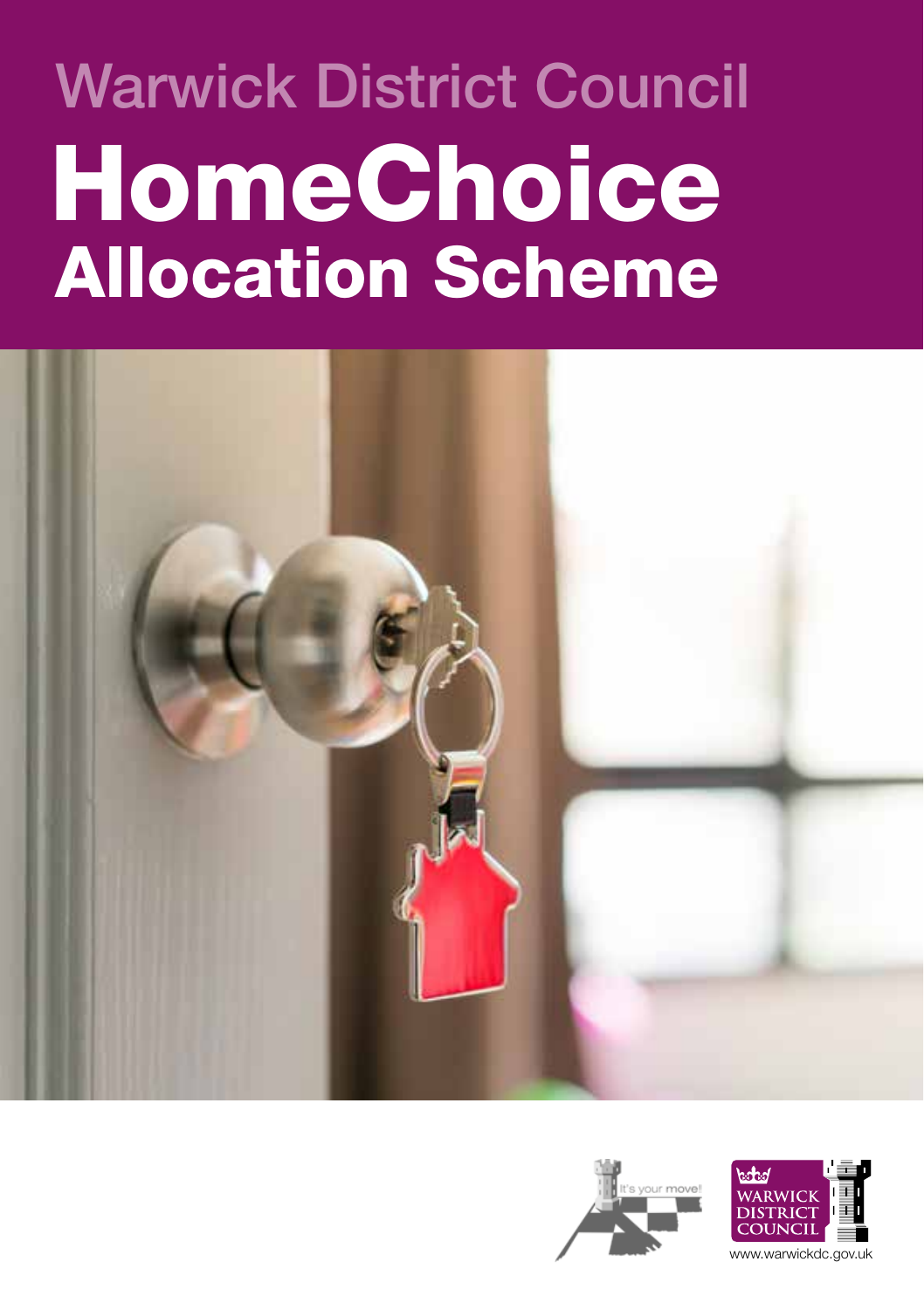#### What is HomeChoice?

**HomeChoice is a scheme which we, at Warwick District Council, operate with several housing associations. We let available homes to those in housing need**.

We advertise new and existing council and housing association properties through HomeChoice. This means that you will only have to fill in one form to apply for housing and everybody is assessed in the same way, no matter who the landlord is.

There are many more people applying for housing each year than there are empty properties to let and HomeChoice helps us to decide which applicants are eligible to register, and who will be given priority, for housing.

This booklet gives you the information you need to know about HomeChoice and how to apply for vacant properties. The HomeChoice allocations policy is available on the website at **www.warwickdc.gov. uk/HomeChoice.**

## Who can apply for housing through HomeChoice

To register on HomeChoice, you must:

- $\checkmark$  be over 16 years old (we usually only offer tenancies to applicants aged over 18, so if you are under 18, please contact the Housing Advice Team to discuss your options);
- meet the immigration rules to move into social housing;
- not be guilty of unacceptable behaviour and
- have a local connection to Warwick district.

To have a local connection to Warwick district, you must:

• have lived in the district through your own choice for at least six months out of the last 12 months, or at least three years out of the last five years; or

- be employed in Warwick district or can evidence an offer of employment in the district, permanent or temporary paid work, for a period of at least one year; or
- have family associations i.e. mother, father (or other primary care giver), son, daughter, brother or sister who is aged over 18 who has lived in accommodation as their main or only home in Warwick district for at least 5 years before the date of your application ; or
- can evidence a continuing caring responsibility for someone resident within the Council's Local Authority area ;or
- are a person aged 18, 19 or 20 who was looked after, accommodated or fostered by Warwickshire County Council between the ages of 16 and 18; or
- are a former Warwickshire County Council care leaver aged 21 years of age or over, who is not a relevant student and who is vulnerable as a result of having been looked after, accommodated or fostered; or
- are in or evidences that they are due to undertake training or further education within the Council's Local Authority area, which has a duration of at least 6 months

If none of these apply to you, you cannot apply for properties through HomeChoice.

There are some exceptions where you do not need a local connection to apply for HomeChoice. This depends on your circumstances, the reason you are applying for housing and whether special rules apply to you. If you think that any of the following might apply to you, fill in a HomeChoice form, giving as much information as possible. We will let you know if you can join HomeChoice.

- You (or in some cases a spouse or civil partner) are a current or former member of the armed forces.
- You are escaping from domestic violence.
- You are a council or housing association tenant who does not live in the district but has the 'right to move' or a key worker and need to move to Warwick district for work.
- You have been found by a council to be homeless.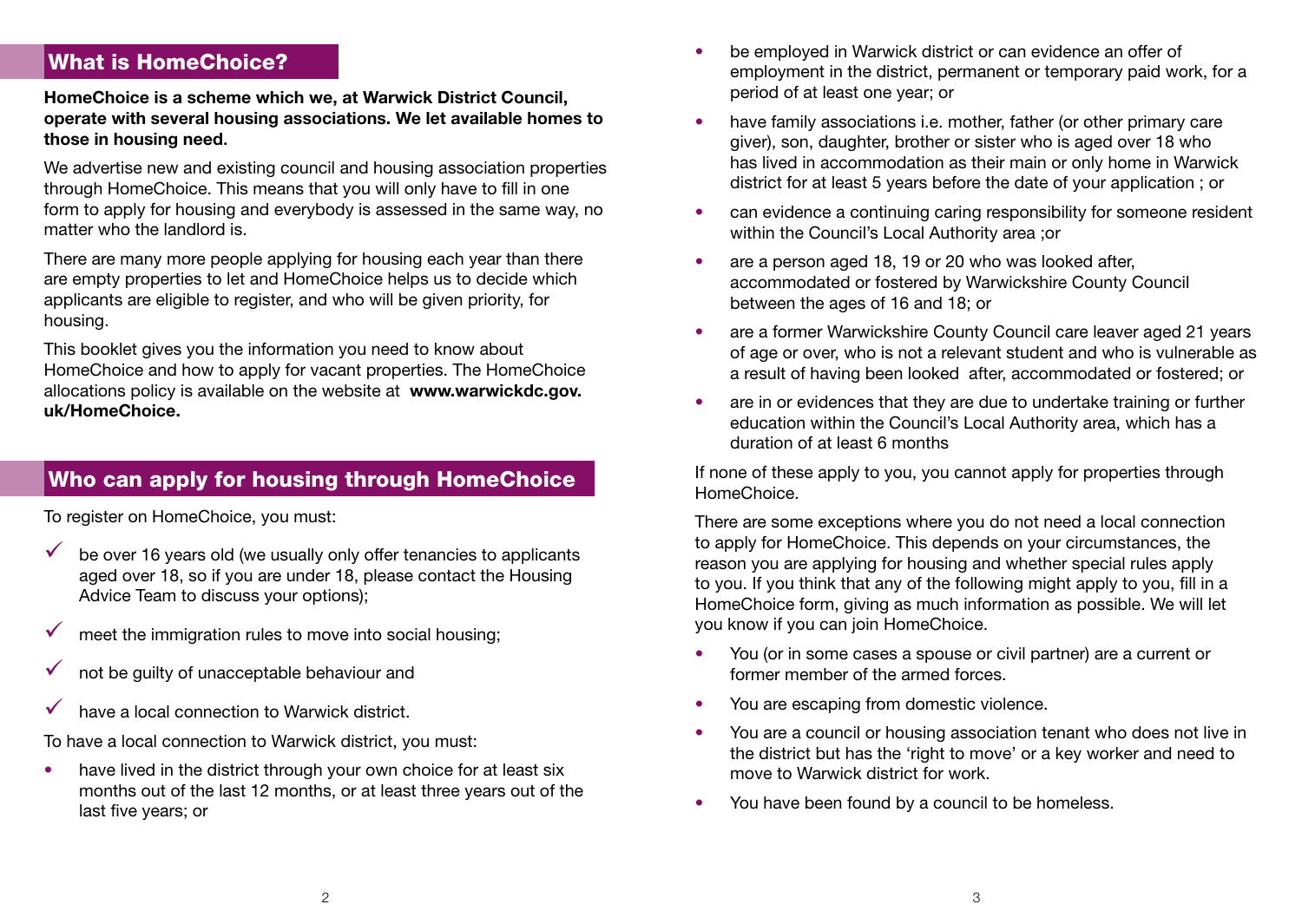- You are living in poor housing conditions such as accommodation that is overcrowded or insanitary.
- You need to move to Warwick district to be near special medical or support services.
- You need to move because of your medical condition, a disability, or for your welfare.

You can find more information and guidance about the local-connection rules in the full policy available to view on our website.

## How can I register?

You will need to fill in an application form which you can download from our website at **www.warwickdc.gov.uk/housing** or you can contact us by phone, 01926 456129 option 2 and we will post or email an application form to you.

You can pick up an application form from:

**Brunswick Hub** 98-100 Shrubland St, Leamington Spa CV31 3BD

**Phone** 01926 422123 for their opening times

Please fill in your application form in full, taking care to make sure that the information is correct. It is a criminal offence to knowingly give false information or to withhold information relevant to your application. A court could fine you up to £5,000 if you are found guilty.

You can return your completed application form to:

#### **Riverside House, Milverton Hill, Royal Leamington Spa CV32 5HZ**

 **or** by Royal Mail to

#### **Warwick District Council, Housing Services, PO Box 2175, Riverside House, Milverton Hill, Royal Leamington Spa CV32 5QE**

When we have received your application form, we will assess your application using our banding scheme (see pages 6 and 7).

We will process your application usually within 21 working days and will

send you a letter confirming:

- your user number;
- your registration date;
- the band we have placed you in;
- the number of bedrooms you need (see page 8); and
- information about how you can view and bid for available properties.

If you do not agree with the band you are allocated or have been told you are not eligible to register, you can ask us to review your application. You must do this in writing within 21 days of the date on the decision letter. We will review your case and tell you the outcome in writing. Once you have received this decision, there is no further right of appeal to this Council.

We place applicants into bands based on their housing need. There are four bands in total and we will place you in the band which reflects your current circumstances. The following tables give you an indication of what band you may be placed in. However you should refer to the full policy document on our website for more detailed information.

# How does the banding system work?

Along with our housing association partners we want to make sure that applicants with the highest priority band (the most urgent need to be rehoused) have the best opportunity to be rehoused. A property will be advertised with a preferred band, decided randomly by the computer system according to the following quotas:

- 60% for Band 2
- 40% for Band 3

Applicants in Band 1 can bid on every property that is advertised through HomeChoice to reflect the urgency of their housing need unless a property has specific restrictions applied to it such as an age limit (these would be clearly set out in the advert). Any bid from a Band 1 applicant will receive preference above bids from applicants in any other band.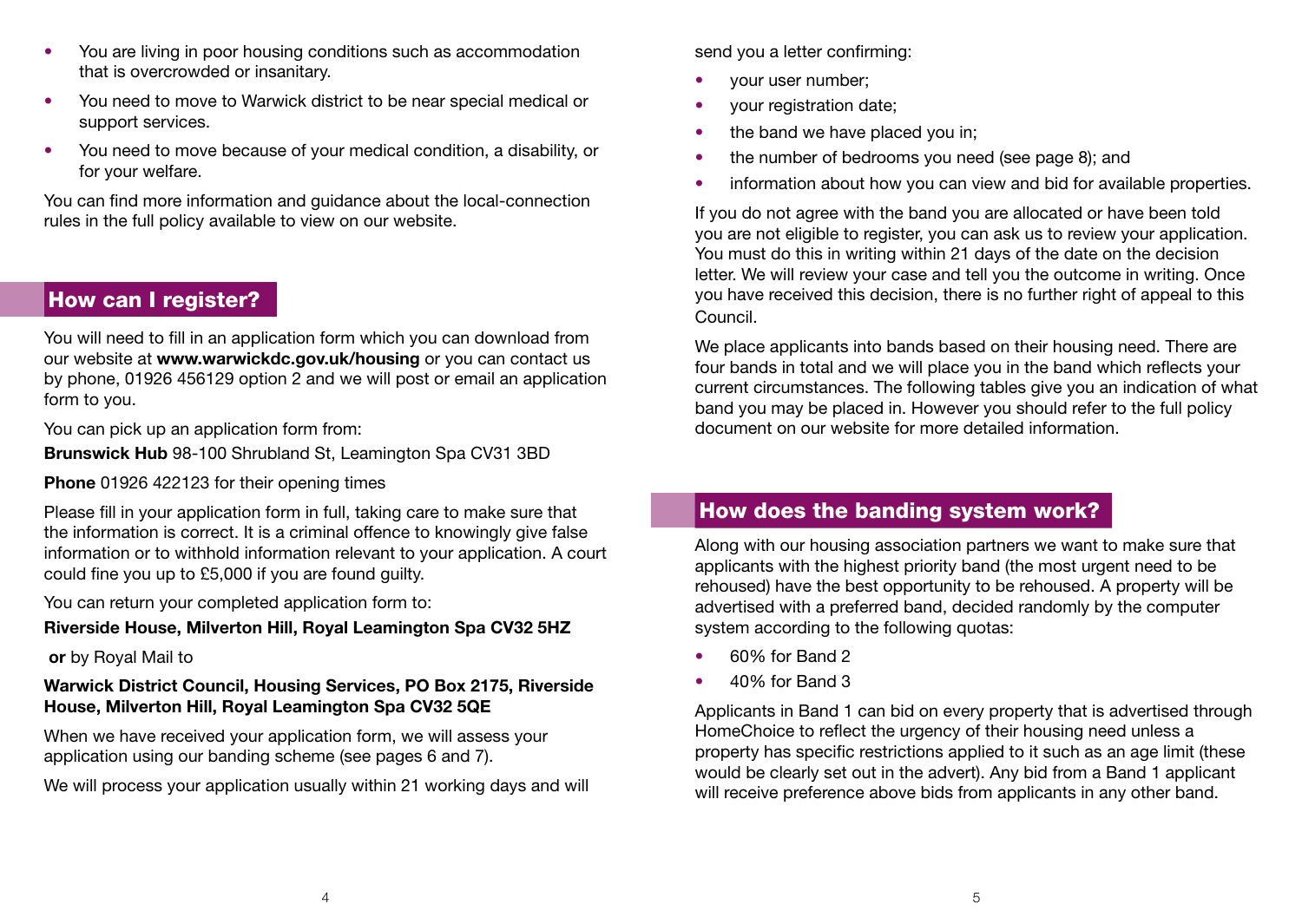#### Band 1 **You will have priority for all advertised properties** 1 Homeless applicants where we have accepted a full duty under Part VII of the Housing Act 1996 as amended. 2 People with medical priority in exceptional circumstances. 3 Council approved clearance and demolition, lease expiry (6 months). 4 Acute overcrowding (lacking 3 bedrooms). 5 Releasing significantly adapted social housing. **6** Private rented sector properties identified as having insanitary or unfit conditions by Council's Private Sector Housing Team. 7 Special-agency referral from organisations, such as Warwickshire County Council Adult Health and Community Services; Children, Young People and Families Services; and Probation. We will assess these referrals on a case-by case-basis. 8 Care-Leaver referred by Warwickshire County Council as placement will end at age 18. Band 1 preference will only apply to applicants with an established local connection to Warwick district through employment, residency or family associations 9 Exceptional need to move as decided by Housing Head of Service where the only way to resolve the housing need is using discretion. 10 Foster Carers and adopters following a referral from Warwickshire County Council. 11 Under-occupation of a 4-bed property or larger. 12 Serious threat to a child under the age of 18. Additional preference will be awarded in conjunction with Warwickshire County Council's assessment. 12 Armed-forces cases promoted from Band 2, due to additional preference being awarded. 3 5 8

## Band 2 1 Move-on from Warwick District Council accredited supported accommodation for those who are assessed as vulnerable.  $2<sub>2</sub>$  People with severe medical conditions or disabilities whose current housing is unsuitable, and the issues cannot be resolved. Care and support for those who need to move to give or receive ongoing substantial support as assessed by Warwickshire County Council. 4 Financial or economic hardship. Applicants who need to move due to threat of domestic abuse, violence or harassment but who are not in immediate danger, as determined by an appropriate approved risk assessment by the referral agency. 6 Council approved clearance and demolition, lease expiry (12 months).  $7$  Overcrowded by 2 bedrooms in line with the bedroom requirement (see page 8). Move-on from Care referred by Warwickshire County Council. Band 2 preference will only apply to applicants aged between 18 and 21 with an established local connection to Warwick district through employment, residency or family associations. 9 Private rented sector properties where a Prohibition Order has been served. 10 Two-for-One Moves where two social housing tenants want to move in together and will free up two properties. 11 Inheriting a tenancy you cannot stay in because it would lead to under-occupation or overcrowding. Homelessness - where applicants are owed the Prevention

12 or Relief Duty or are found to not be in priority need of accommodation or intentionally homeless.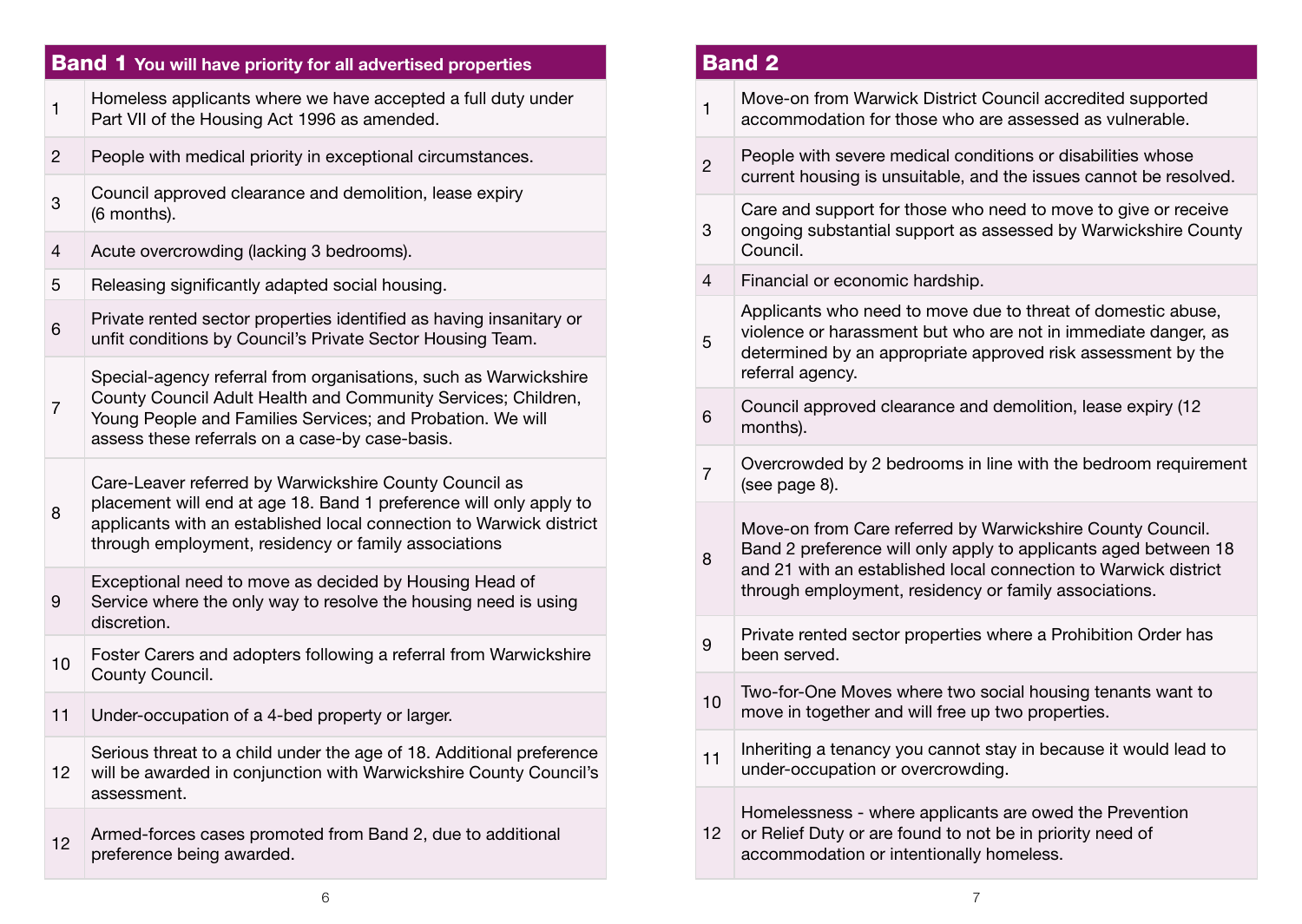#### Band 2 **continued**

- $_{13}$  Under-occupation where tenants of social housing are occupying a house and are willing to move to a smaller property.
- 14 Child in need' where rehousing is recommended for the welfare of the child.
- 15 Armed-forces cases promoted from Band 3, due to additional preference being awarded.

#### Band 3

1 Homeless households who have been classed as 'homeless intentionally' in line with homelessness law when the relief duty has been ended or where no housing duties are owed.

- 2 People who are neither an owner nor a tenant.
- <sup>3</sup> Families with one or more children younger than 10 living above the ground floor.
- $4$  Applicants permanently sharing more than one facility, for example a bath, toilet or kitchen, with another household.
- 5 Applicants under-occupying a flat, maisonette or bungalow who are willing to move to a smaller sized property.
- 6 Households who are overcrowded by 1 bedroom in line with the bedroom requirement (see page 8).

#### Band 4

- 1 All applicants without a housing need, with a local connection.
- 2 Existing social housing tenants who are adequately housed.

3 Applicants without a local connection (and not exempt from the local- connection criteria as set out on page 3) but who are in a reasonable preference category.

#### What can affect my banding?

If we think that you have acted unreasonably to make your housing circumstances deliberately worse without good reason or with the aim of qualifying for a higher banding, we will not give you any extra priority. You will stay in the banding you were in and have the priority you held before making your circumstances worse.

If you owe money to any local authority or housing association, you can apply to go on HomeChoice, but we may not allow you to bid for properties. We may allow you to bid if you have agreed a repayment plan for any housing related debt which you have kept to however, we or the housing association may not offer you a property.

If you do not place bids on suitable vacancies your banding may be reviewed, and you may be placed in a lower banding.

Failure to bid for any properties over a period of 12 months will result in disqualification from the Housing Register for a period of 12 months unless there are extenuating circumstance for your failure to bid.

#### What type and size property am I able to bid for?

We consider that each of the following will need one bedroom.

- An adult couple (an adult couple in a bedsit is classed as lacking a bedroom)
- Any other person aged 16 or over (including a live-in carer where the need for a bedroom would be accepted under Housing Benefit regulations)
- Two children of the same sex under the age of 16
- Two children under the age of 10, no matter what their sex
- Any other child

We only take account of children if they live with you permanently and it is their main home.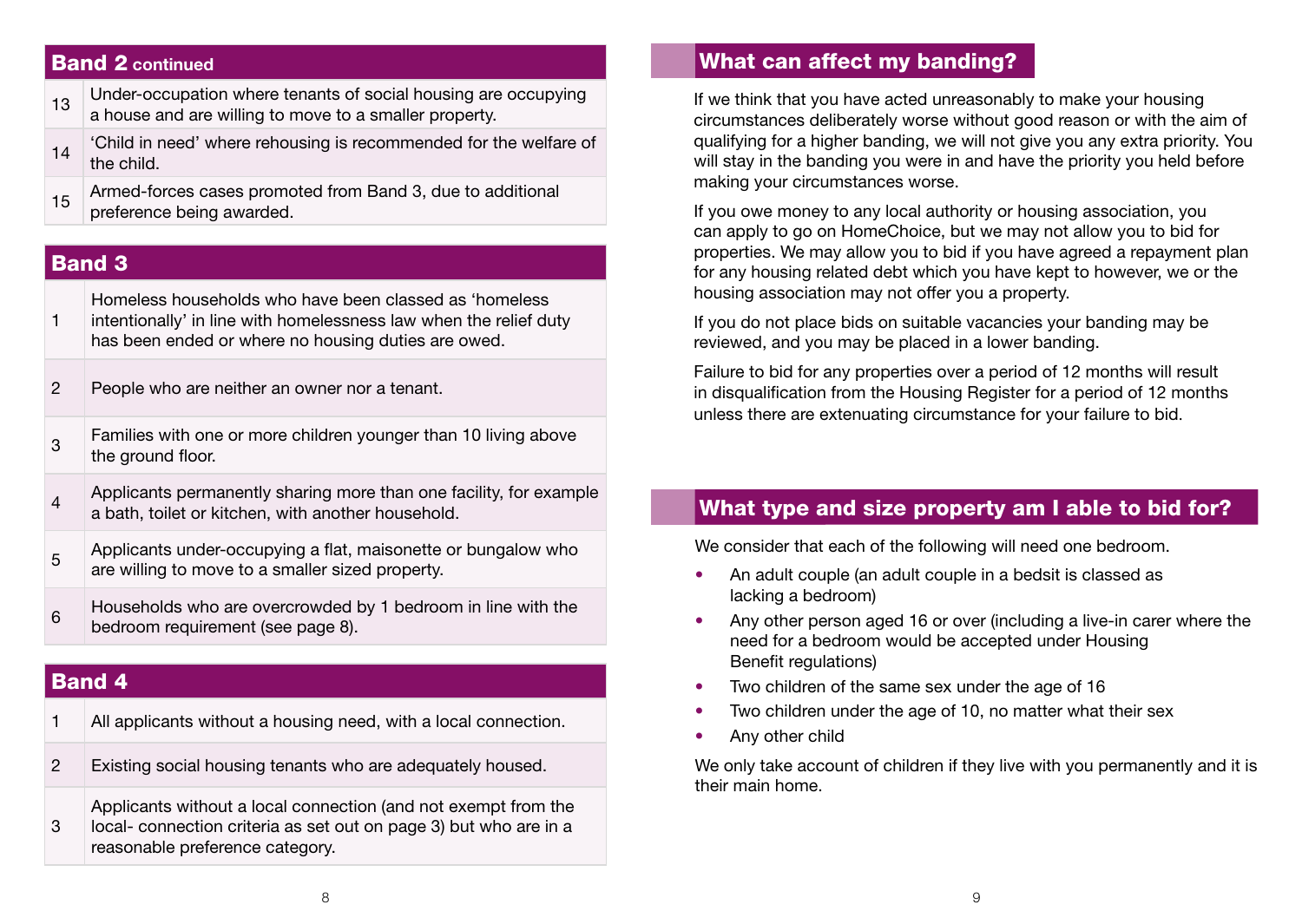We take account of unborn children from 25 weeks into the pregnancy. We will assume their sex is the one that will minimize the number of bedrooms needed.

As a rule, you cannot bid for properties with more bedrooms than you need. There are two exceptions to this which are:

- you need to be a certain age (normally 55 or more) to live in the property; or
- you would be considered as needing an extra bedroom under the rules used for assessing claims for Housing Benefit.

Due to the shortage of four- and five-bedroom properties in the district, if you have this need, we will allow you to bid for three-bedroom properties, but we may not offer you a three-bedroom property if it means your household will be overcrowded.

As well as the number of bedrooms that you need there are rules about the type of property that you can bid for:

Bedsits will only be offered to single people;

Some, but not all, bungalows, and flats, are only available to people in a certain age range, for example aged 60 or more (where this applies it will be shown on the advert for the property);

Houses with two or more bedrooms are generally only available to people with children younger than 16.Exceptions will be considered to those with medical needs that cannot be catered for in other housing stock available and for those downsizing from 4 and 5 bedroom houses.

#### Further information on how the HomeChoice system works

All applicants, regardless of band will be able to bid for any property of the right size and type (including age-designated properties, subject to being of the required age). Applicants in Band 1 will be considered first for any property they are eligible to bid on. Preference will then be given to the applicant in the specific band designated to that property.

Band 4 applicants can bid for properties, but it is likely that they will only be successful if no applicants from the higher bands place a bid or accept the property.

Applicants within the same band will be prioritised in date order.

If there is subsequently a change of circumstances the application will be re-assessed, and the applicant may:

- Be placed in a higher band
- Be placed in a lower band
- Remain in the same band
- Be removed from the Housing Register

If you do not agree with the band you are in or have been told you are not eligible to register, you can ask us to review your application. You must do this in writing within 21 days of the date on the decision letter

The relevant date of the change in your circumstances will be used to prioritise between applicants within the same band.

#### Assisted bids

The Council reserves the right to place a bid on behalf of the applicant (assisted bidding) or to allocate a property through a 'direct offer'. A direct offer means that an applicant will not bid on properties but will receive one offer of suitable accommodation. Direct offers are made by the housing service outside of HomeChoice.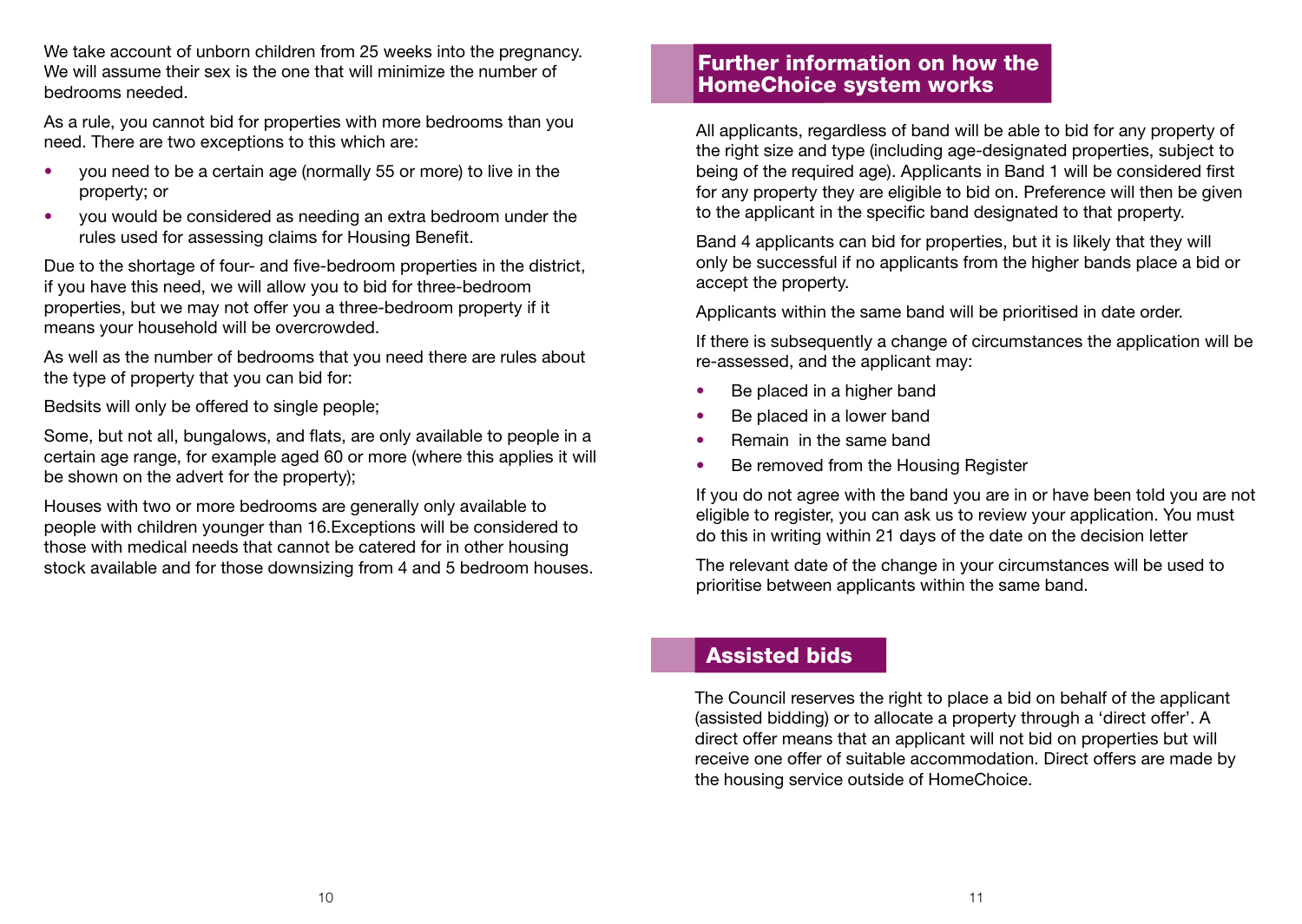## Number of offers

Applicants can receive up to two suitable offers of accommodation except for certain households awarded a priority due to homelessness.

Applicants that are homeless will receive one suitable offer.

Special rules applying to preference bands:

If you are in Band 1, you will have this priority for up to 12 weeks. The 12 week period will begin from the date you are registered in Band 1. During this period, we will make only make one reasonable and suitable offer of accommodation. The Housing Advice Team will be able to make bids on behalf of applicants for any suitable properties that become available. If your bid is successful, we will not make you any further offers.

If you have not been housed, or received an offer of suitable accommodation, within the 12-week period we will review your case. In these circumstances we will either extend the time period or make one final direct offer of suitable and reasonable accommodation.

If you are a homeless applicant in Band 1 you will have 4 weeks in which to place a bid. After this time your allocated Housing Options officer will place bids on your behalf.

Homeless applicants in Band 2 with a Prevention or Relief duty owed to them who do not actively bid for properties on HomeChoice will have bids placed for them by their allocated Housing Options Officer. You will be expected to bid in the first available bidding cycle.

For all other applicants in Band 2 who have not reasonably bid for a suitable property within 6 months of their Band 2 award, the local authority reserves the right to place bids on the applicant's behalf.

The Council will not normally consider non-essential preferences concerning the location or type of re-housing requested by the applicant.

Failure to bid for any properties over a period of 12 months will result in disqualification from the Housing Register for a period of 12 months unless there are extenuating circumstance.

#### How can I view and bid for properties?

You can view and bid for all available properties on our website at **www.warwickdc.gov.uk/homechoice.**

We place adverts every week starting at 00.01hrs every Thursday and closing at 24.00hrs the following Tuesday. This gives you six days to place bids. You can place up to five bids on each advert. You should place bids in your order of preference. This is because if you are at the top for more than one property, we will only consider you for the one you bid for first.

To view and bid for properties you should follow the instructions below.

| Step 1 | Under 'Do It Online' click on HomeChoice for housing<br>applicants.                                                                                                                                                                 |
|--------|-------------------------------------------------------------------------------------------------------------------------------------------------------------------------------------------------------------------------------------|
| Step 2 | Click on 'Login'.                                                                                                                                                                                                                   |
| Step 3 | Enter your User Number, this was on the letter we sent you<br>when you first applied for housing, and set a password.<br>If you have lost or misplaced this important information,<br>please email: housing.advice@warwickdc.gov.uk |
| Step 4 | You can then choose to view the current property list which<br>will show all Council and housing association properties<br>which are available for the current week.                                                                |
| Step 5 | Click on 'bid' next to the property you are interested in.<br>If you want to see more information about an individual<br>property, double-click on the address. To continue bidding,<br>click on 'return to property list'.         |

Computers are available at all Warwickshire Libraries and you can use these to view and bid for properties.

If you are not able to access a computer at your local library and do not have any family or friends who can place a bid for you, please contact Housing Advice on **01926 456129 option 2**.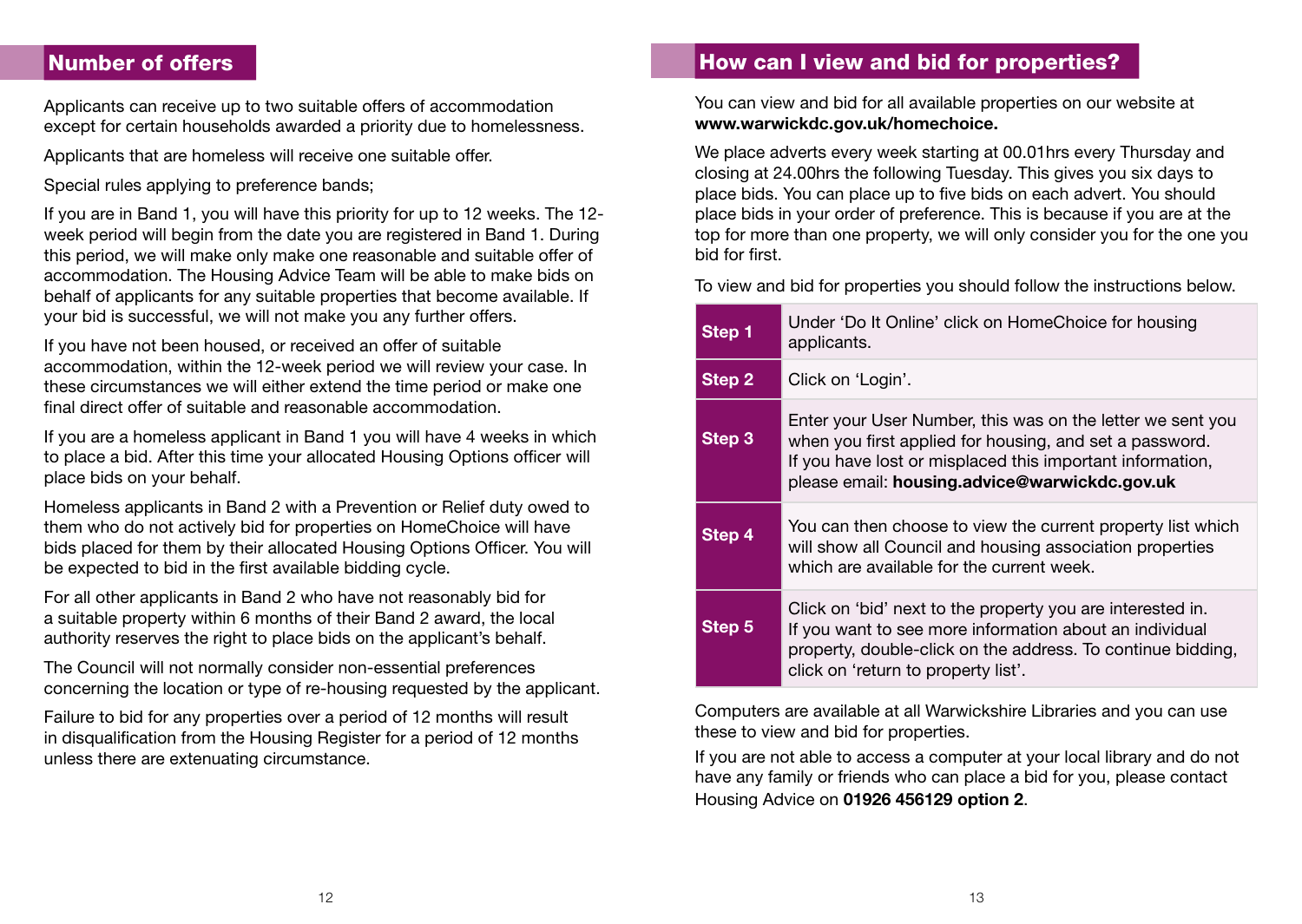## How will I know if my bid has been successful?

If you are successful, the landlord of the property will contact you by phone or sometimes by email, it's important that you tell us if you change your phone number, or email address otherwise you might miss out on the property. You will be offered the opportunity to view the property and we will check your application to make sure you are entitled to the property. You will be required to pay one month's rent in advance if the provisional offer of accommodation can proceed.

If you have not heard anything within one week, it means that your bid has not been successful, and you should continue to place bids for other available properties.

We will publish details of the successful applicant's band and their application date on the website. This information can help you decide where you have the best chance of being rehoused and to consider other housing options available to you.

## What if my circumstances change?

If your circumstances change, you will need to tell the Housing Advice Team. This includes telling us about the following changes.

- A confirmed pregnancy
- Any member of the family or any other person on the application who has left your household
- A change of name
- An addition to the family (we will need proof of residence and identity)
- Any change in income or savings
- Changes in status of accommodation (for example, you have received a notice to quit)

To tell us about any changes, you will need to fill in a change of circumstances form, which you can download from our website at **www.warwickdc.gov.uk/housing** or ask us to post or email a form to you.

If you have changed address, you need to fill in a new application form. We may change your housing priority as a result.

After we have received your completed change of circumstances form, we will write to you and let you know if your HomeChoice application has changed as a result.

#### Contact Information

Warwick District Council Housing Advice and Allocations Riverside House, PO Box 2175, Royal Leamington Spa CV32 5QE **Phone:** 01926 456129 option 2 **www.warwickdc.gov.uk**